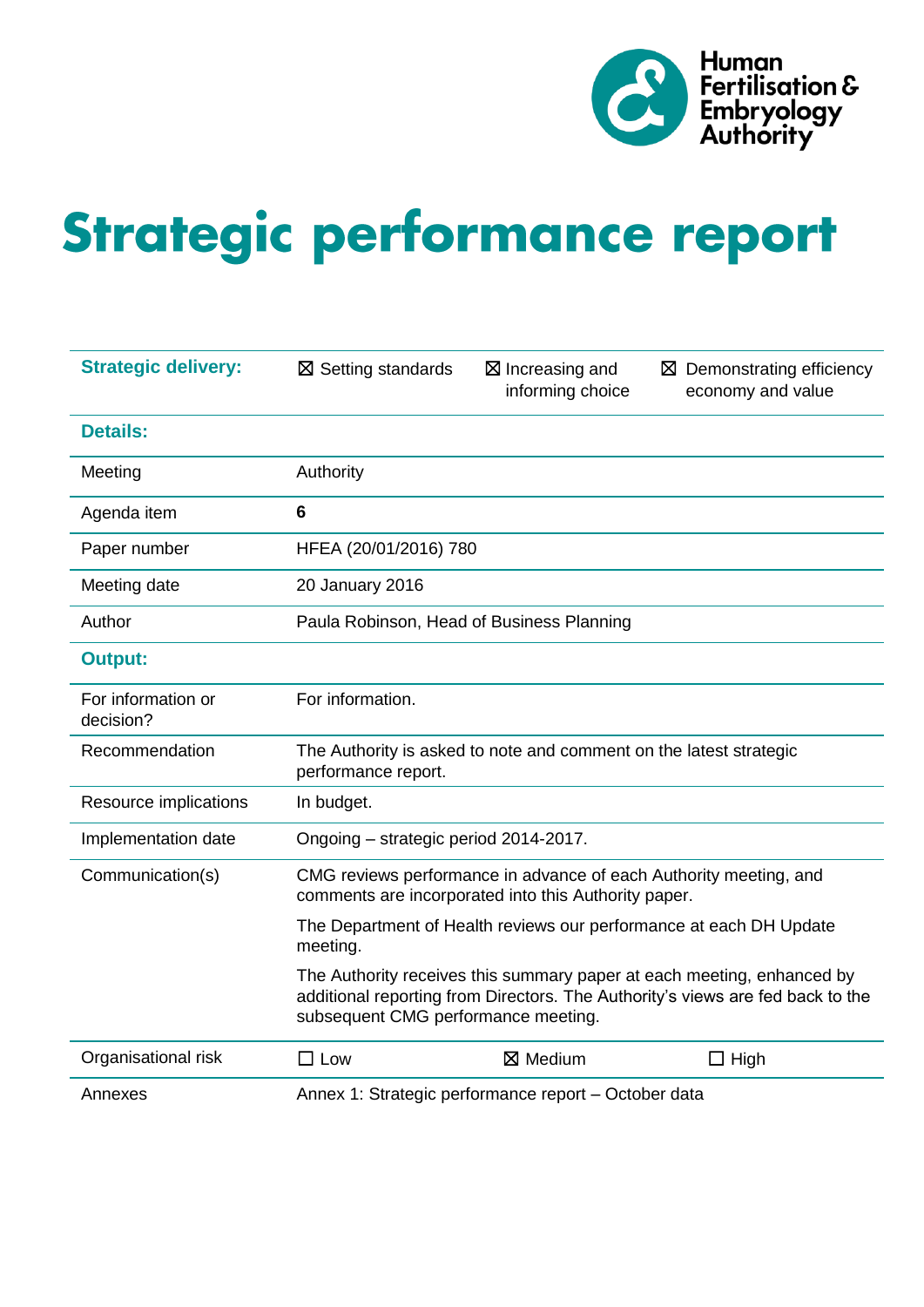### **Introduction** 1.

- $1.1.$ The attached paper summarises the main performance indicators, following discussion by the Corporate Management Group (CMG) at its mid-December performance meeting.
- **1.2.** Most of the data relates to the position at the end of October 2015. The delivery totaliser, however, reflects the position at the end of December.
- **1.3.** The IfQ milestones in the totaliser have been significantly updated to reflect the latest agile planning decisions, made in December at the commencement of the beta phase. This has resulted in additional milestones being added to the calendar of future deliverables (on which the totaliser diagram is based), mainly at the key points of March, July and October 2016.
- **1.4.** An update on the financial position at the end of quarter three (ie, at the end of December 2015) will be given verbally at the meeting.
- **1.5.** Overall performance is good, and we are making solid progress towards our strategic aims.

### **Recommendation**  $2.$

2.1. The Authority is asked to note the latest strategic performance report.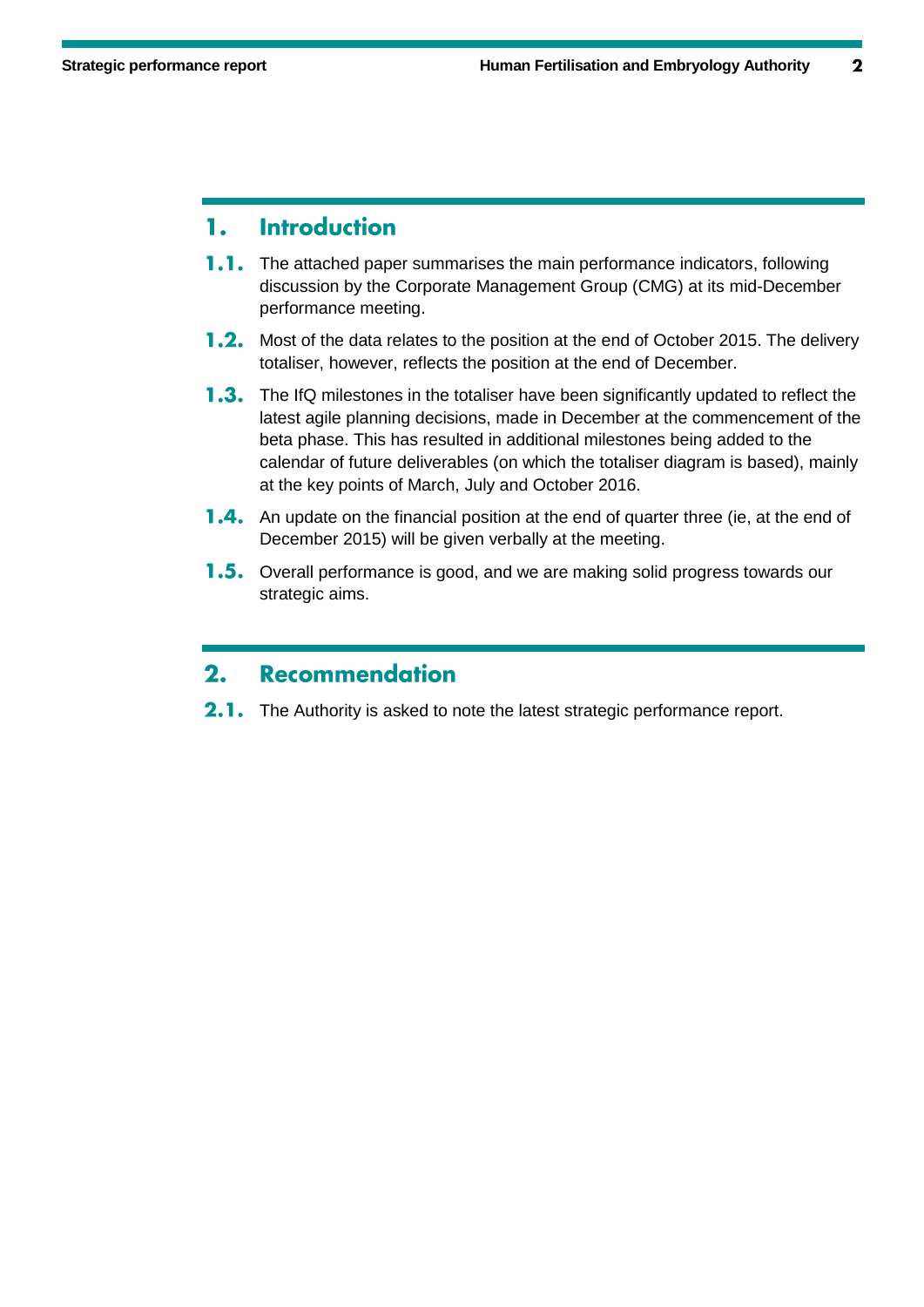# Annex A - HFEA strategic performance scorecard

# **1. Summary section**

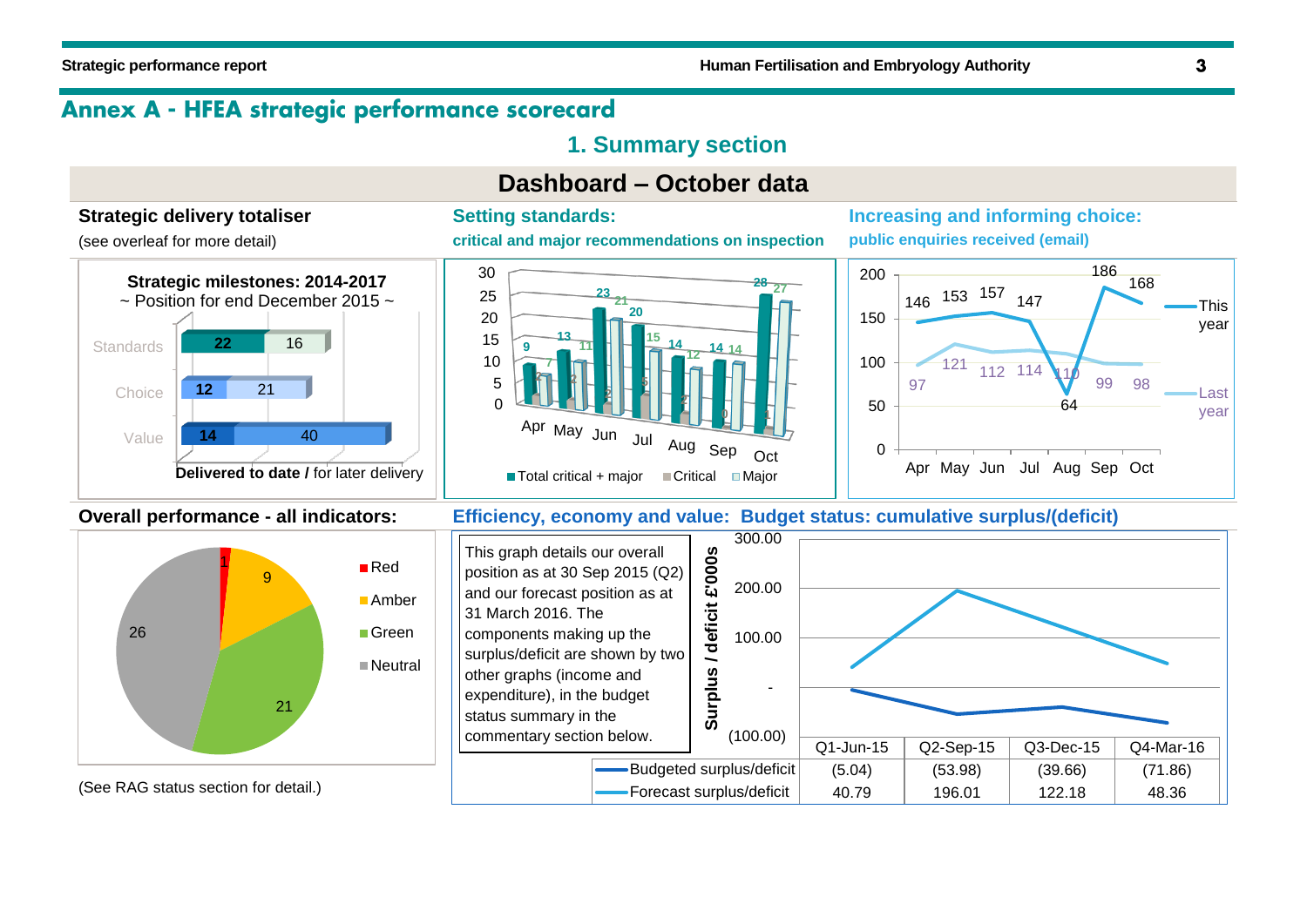# **Dashboard - Commentary**

# **Strategic delivery (to end of December) - summary:**



The totaliser data has been significantly updated in December, to add the main features of IfQ delivery during beta phase. The work on beta has already started. There are a large number of key IfQ milestones that will be reached in (particularly) March, July and October of 2016. Owing to the major investment made to date in planning, arriving at various proofs of concept (in the alpha phase), and seeking various approvals, we are now in a position to build products (albeit at risk at the time of writing, since we still await the formal GDS approval). This re-casting of the totaliser data to include more future deliverables has made us appear 'behind' on the above graph. However now that real product development has commenced (this is what the beta phase consists of), we should expect to see the delivery line start to converge with the elapsed timeline, from this point onwards.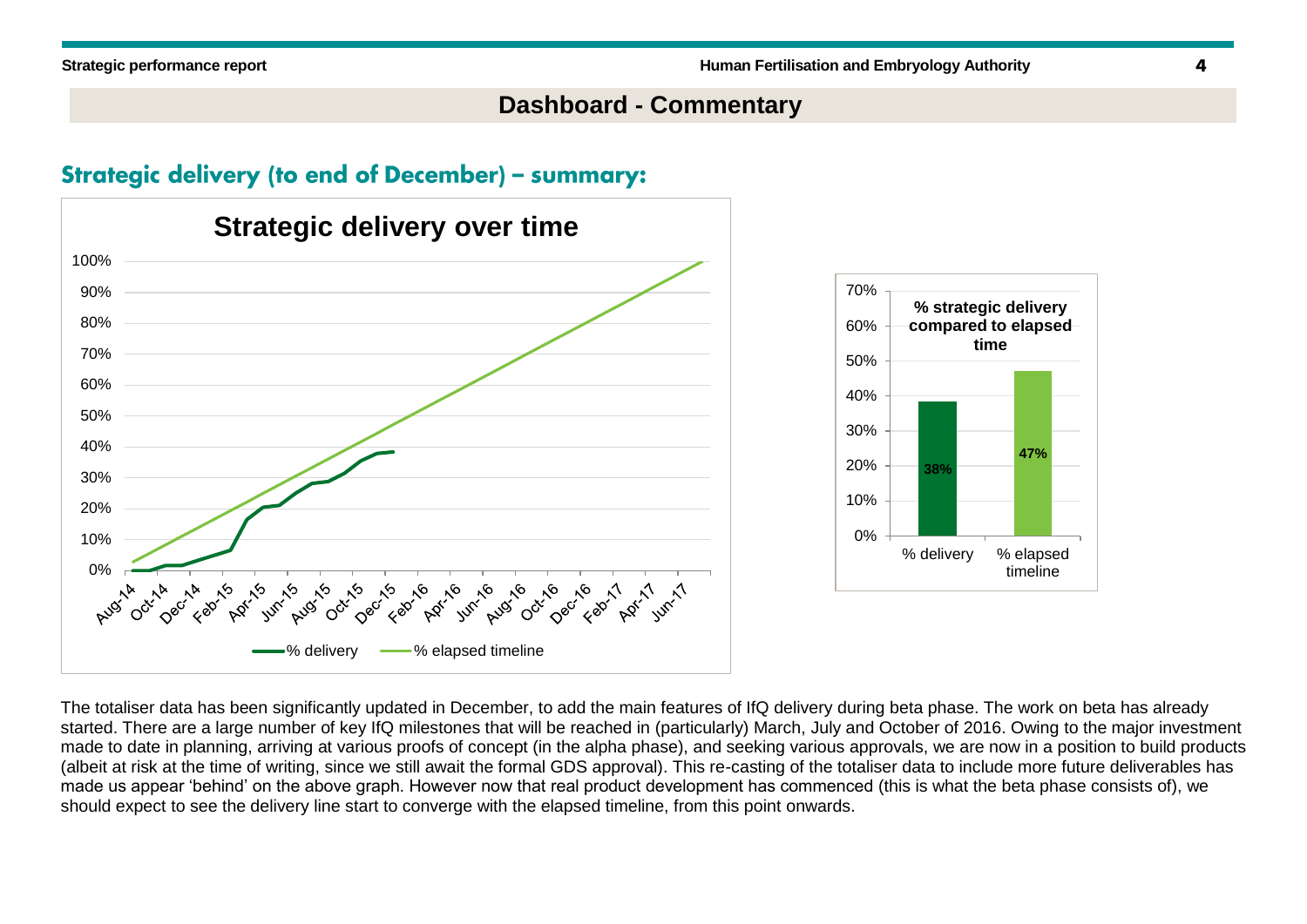# **Strategic delivery for September to December**

### **1. Setting standards**

In September, the compliance reports on risk tool alerts and themes, common non-compliances and incidents were all delivered on time to the Authority meeting, focusing on analysing current quality and safety issues in clinics, helping clinics to improve outcomes and reduce risks, and disseminating learning. Our annual publication reporting on clinical incidents (in 2014) was also published, containing information about learning points from incidents and adverse events, to inform both the clinics themselves and our future inspections. A multiple births stakeholder group meeting was also held as planned. We had originally planned to commission an external review of our inspection regime, to report in September, but a decision was taken to defer this work, pending the outcomes of our Triennial Review (which may include relevant recommendations).

In October, we completed the mitochondrial donation project, getting new application and licensing processes in place in time for implementation of the new legislation on 29 October. In addition we collaborated and engaged with others, through our own Licensed Centres Panel meeting and attendance of the AFPO conference held by patient and donor organisations.

### **2. Increasing and informing choice**

Our six-monthly Choose a Fertility Clinic (CaFC) data was published on time in October, providing updated information (up to the end of quarter two of 2015 for pregnancy data) to the public and feedback on performance to the sector.

The annual report on clinical incidents and alerts was also published on time, in November.

### **3. Efficiency, economy and value**

In September, work continued on the IfQ website and clinic portal projects. The alpha phase of work (proofs of concept) was subsequently completed in November, with approval to proceed obtained in principle following a very positive DH assessment. GDS approval was expected in December, but in the event the item will not now be heard by the approval board until January 2016. For the time being we are proceeding with the beta phase at risk, since otherwise we would need to stand down our suppliers and the programme would lose impetus. Detailed beta phase planning has been completed, setting out the products and user stories that will be built and tested in each beta sprint. The Authority continues to receive regular reports on IfQ progress.

In October, our regular fees engagement with clinics took place. This meeting provides accountability and transparency on fee rates to the sector.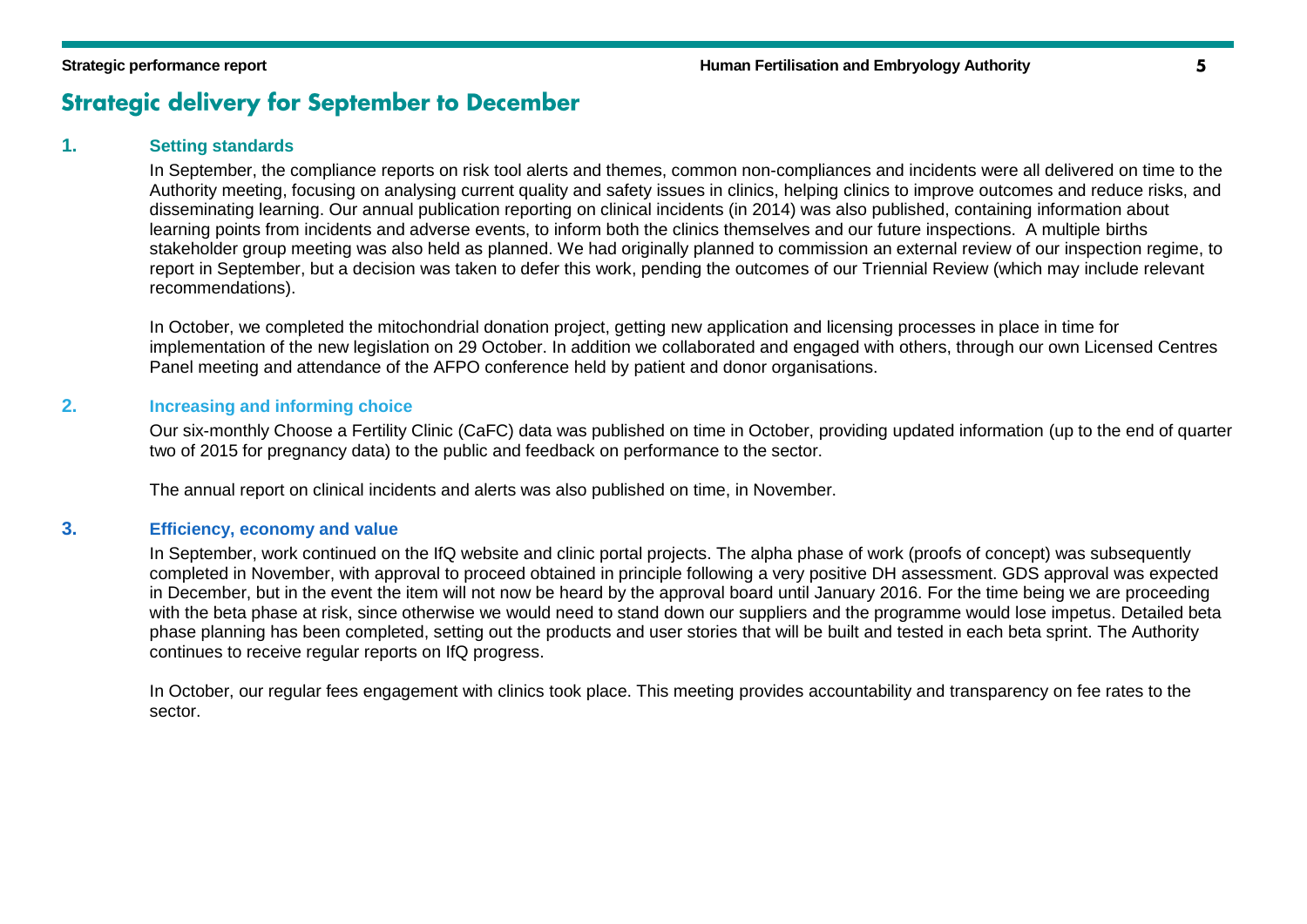## Red/amber/green status of performance indicators as at October 2015

The red key performance indicator (KPI) shown in the 'overall status - performance indicators' pie chart on the dashboard is as follows:

The number of working days from the day of inspection to the day the draft report is sent to the PR has a target of 90% in 20 working days. In October this indicator was performing at 57% in 20 working days, due to illness and special leave in the inspectorate. However no report was sent later than 28 working days, and the overall indicator for the whole end-to-end licensing process was unaffected, and remains within its KPI.

Several projects are currently rated amber for risk, based mainly on resourcing strains while we also deliver the Information for Quality Programme and a range of other work. It is also worth noting that both turnover and sickness absence are on amber. Our turnover is at 18.5% (compared to a target of 5-15%), while our sick leave was at 2.8% in October, which is unusually high for us. It is worth noting, however, that we recently dropped our KPI from 3% to 2.5%, and have also put some effort into reminding managers to record sickness leave promptly so that we can be certain it is fully recorded in time for the figures each month to be reported.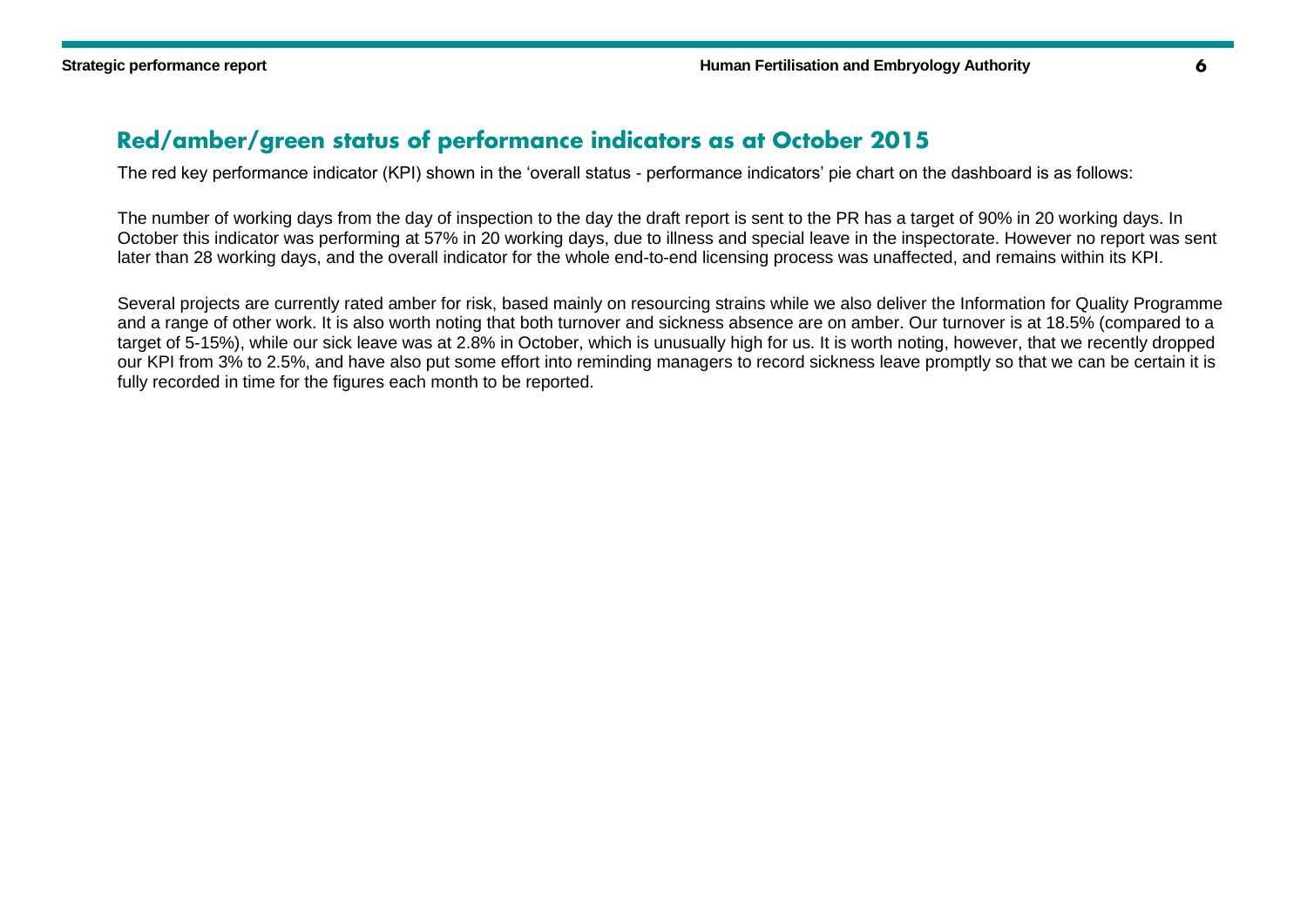## **Budget status - October data**

The dashboard shows the overall surplus/deficit position. The graphs below show how the surplus or deficit has arisen. These figures are updated quarterly, approximately one month after the end of each quarter. A verbal update on the position at the end of quarter three will be given at the meeting.





This graph shows our budgeted (planned) licence fee income and grant-in-aid (GIA) compared to what is actually happening.

As of the second quarter of the year (30/9/15) we are not far off our budget (a shortfall of only £49k). We continue to monitor treatment fees as the trend continues to be downward.

This graph is the second component that makes up the surplus/deficit. This excludes costs relating to IfQ, since this is being funded from reserves and accounted for separately.

We are currently under spending against budget (£200k) which is relative to our reduced income. The underspend has been added to by inclusion of receipts of £90k from legal cases where we were awarded costs. Our year end forecast is showing an under spend of £177k. This position will change as more information is known and on-going pieces of work are completed.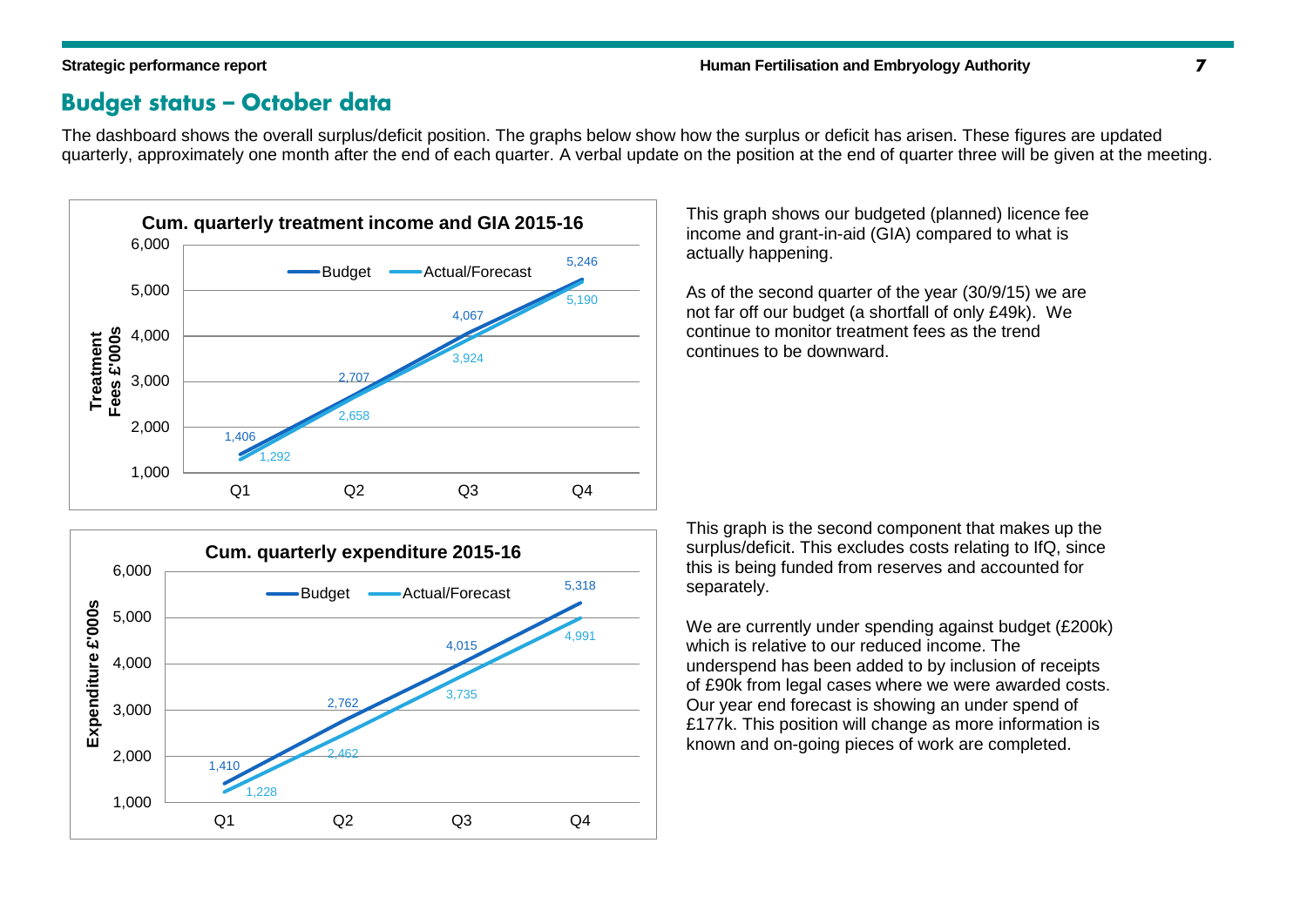# **Quality and safety of care**

The following figures and graphs are drawn from a data run on 2 December 2015.

### **ESET split by private/NHS:**

| <b>Funding</b>       | Year  |       |       |       |       |       |  |  |  |
|----------------------|-------|-------|-------|-------|-------|-------|--|--|--|
|                      | 2010  | 2011  | 2012  | 2013  | 2014  | 2015* |  |  |  |
| <b>NHS Funded:</b>   |       |       |       |       |       |       |  |  |  |
| Recorded as eSET     | 4294  | 4903  | 6264  | 7868  | 8443  | 8947  |  |  |  |
|                      | 7%    | 8%    | 10%   | 13%   | 13%   | 15%   |  |  |  |
| Not recorded as eSET | 19283 | 19492 | 17869 | 17723 | 17837 | 15653 |  |  |  |
|                      | 33%   | 32%   | 30%   | 29%   | 28%   | 26%   |  |  |  |
| <b>Private:</b>      |       |       |       |       |       |       |  |  |  |
| Recorded as eSET     | 4629  | 5698  | 6856  | 7731  | 8509  | 3422  |  |  |  |
|                      | 6%    | 8%    | 9%    | 11%   | 12%   | 14%   |  |  |  |
| Not recorded as eSET | 31019 | 31545 | 30400 | 29387 | 29560 | 26922 |  |  |  |
|                      | 53%   | 52%   | 50%   | 48%   | 46%   | 45%   |  |  |  |

### **Graph: eSet % trends NHS/private:**



\* NB Data for 2015 was still incomplete at the time the report was run.

**Explanatory text:** Looking at all IVF treatment forms; counting those records that the clinics recorded as eSET.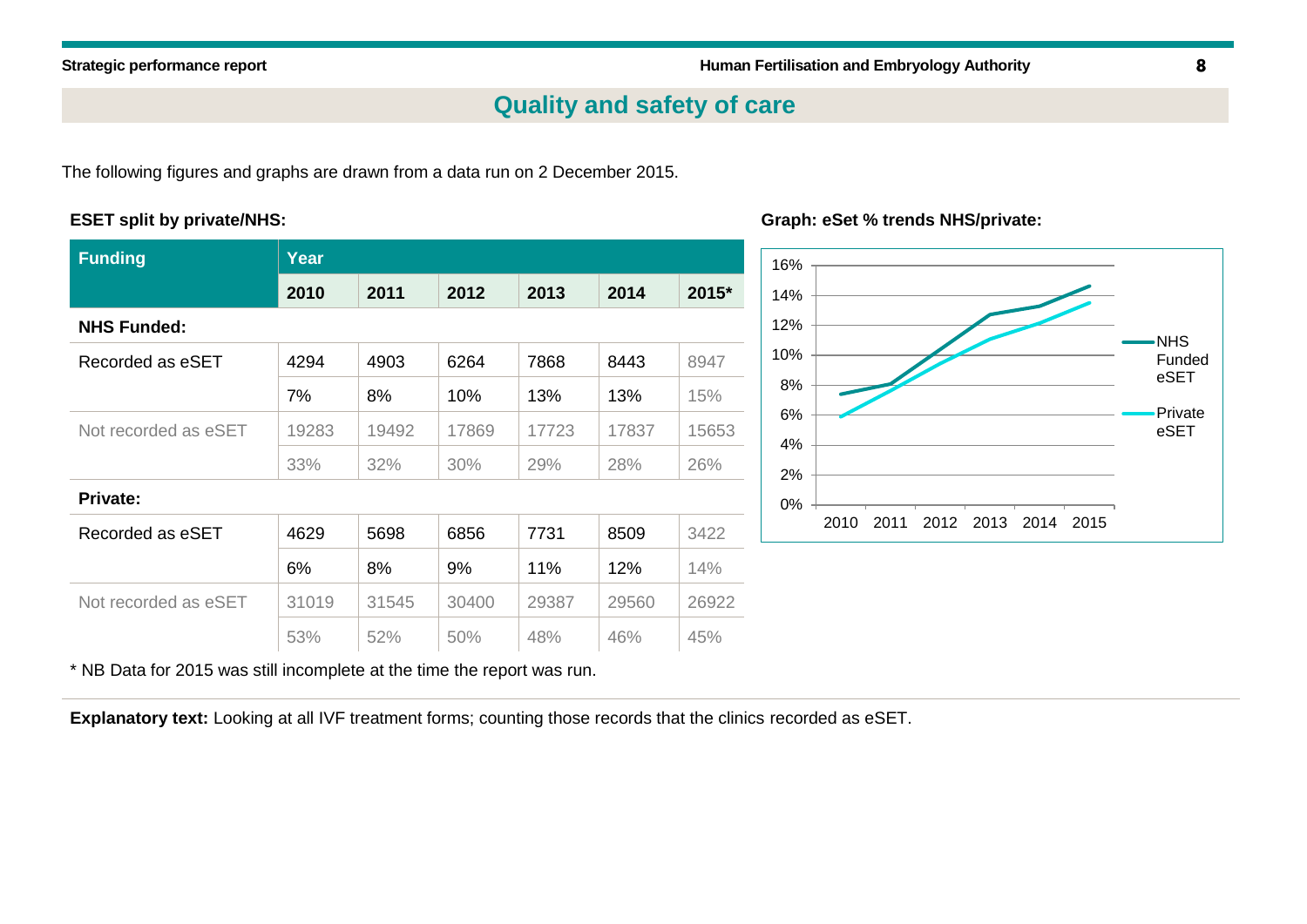**Unfiltered success rates as % - pregnancies (rather than outcomes, since this provides a better real-time picture):**

| <b>Years</b> | <b>All cycles</b> | <b>Pregnancies</b> | <b>Pregnancy rate</b> |
|--------------|-------------------|--------------------|-----------------------|
| 2010         | 58018             | 16116              | 27.78                 |
| 2011         | 60569             | 16895              | 27.89                 |
| 2012         | 60231             | 17453              | 28.98                 |
| 2013         | 61834             | 18649              | 30.16                 |
| 2014         | 63571             | 19875              | 31.26                 |
| 2015         | 60031             | 16253              | 27.07                 |



**Graph showing the pregnancy rate over recent years:**

**Explanatory text:** Looking at all IVF treatment forms, and providing a count of pregnancies - as recorded on the early outcome form.

As agreed previously, the following items are most meaningful when reported on an annual basis. The following items will continue to be presented to the Authority each year in September:

- number of risk tool alerts (and themes)
- common non-compliances (by type)
- incidents report (and themes).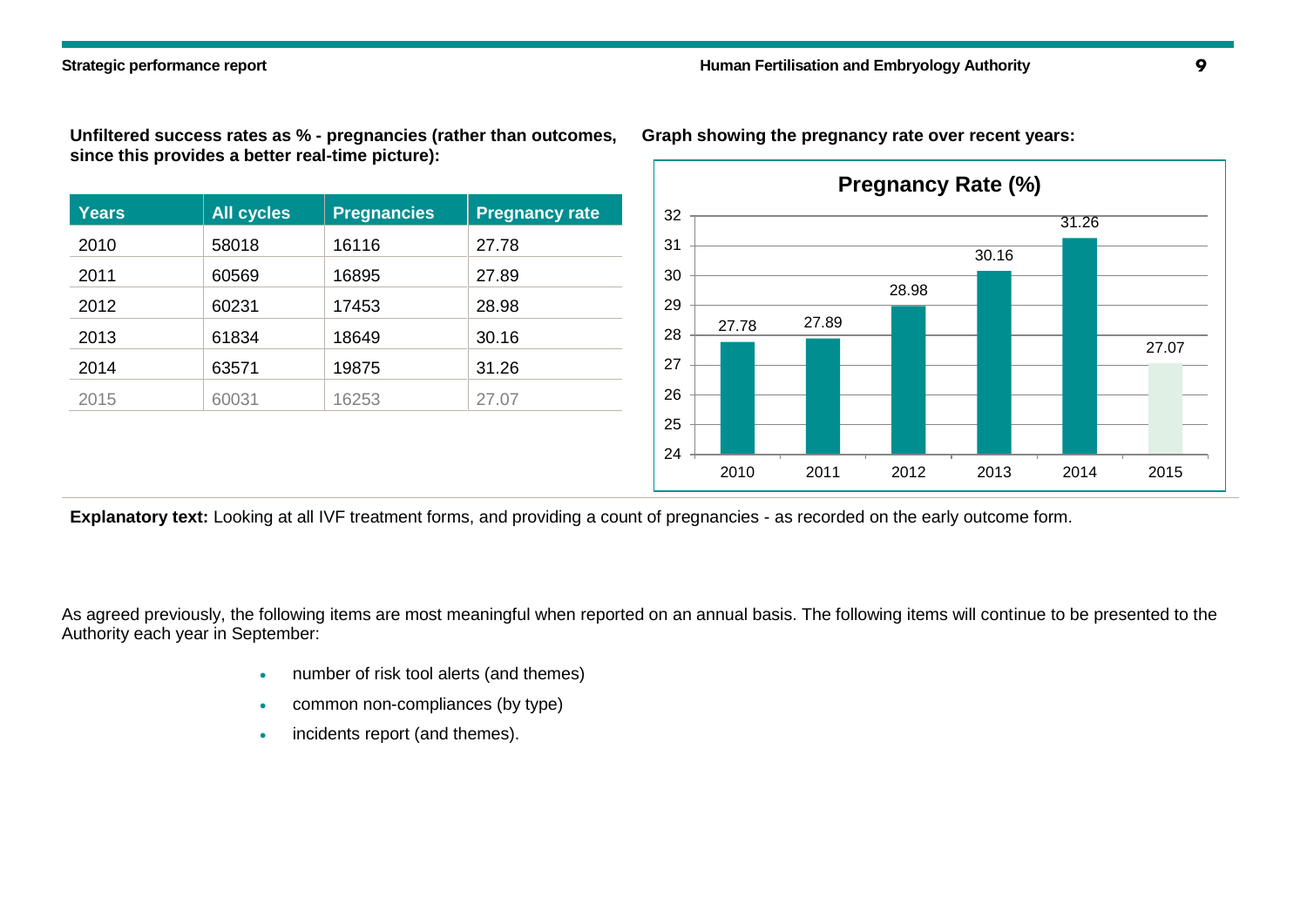-

# **2. Indicator section**

# **Key performance and volume indicators – October data:**





<sup>1</sup> Blue dashed line in graphs = KPI target level. This line may be invisible when performance and target are identical (eg, 100%).

<sup>&</sup>lt;sup>2</sup> Direction in which we are trying to drive performance. (Are we aiming to exceed, equal, or stay beneath this particular KPI target?)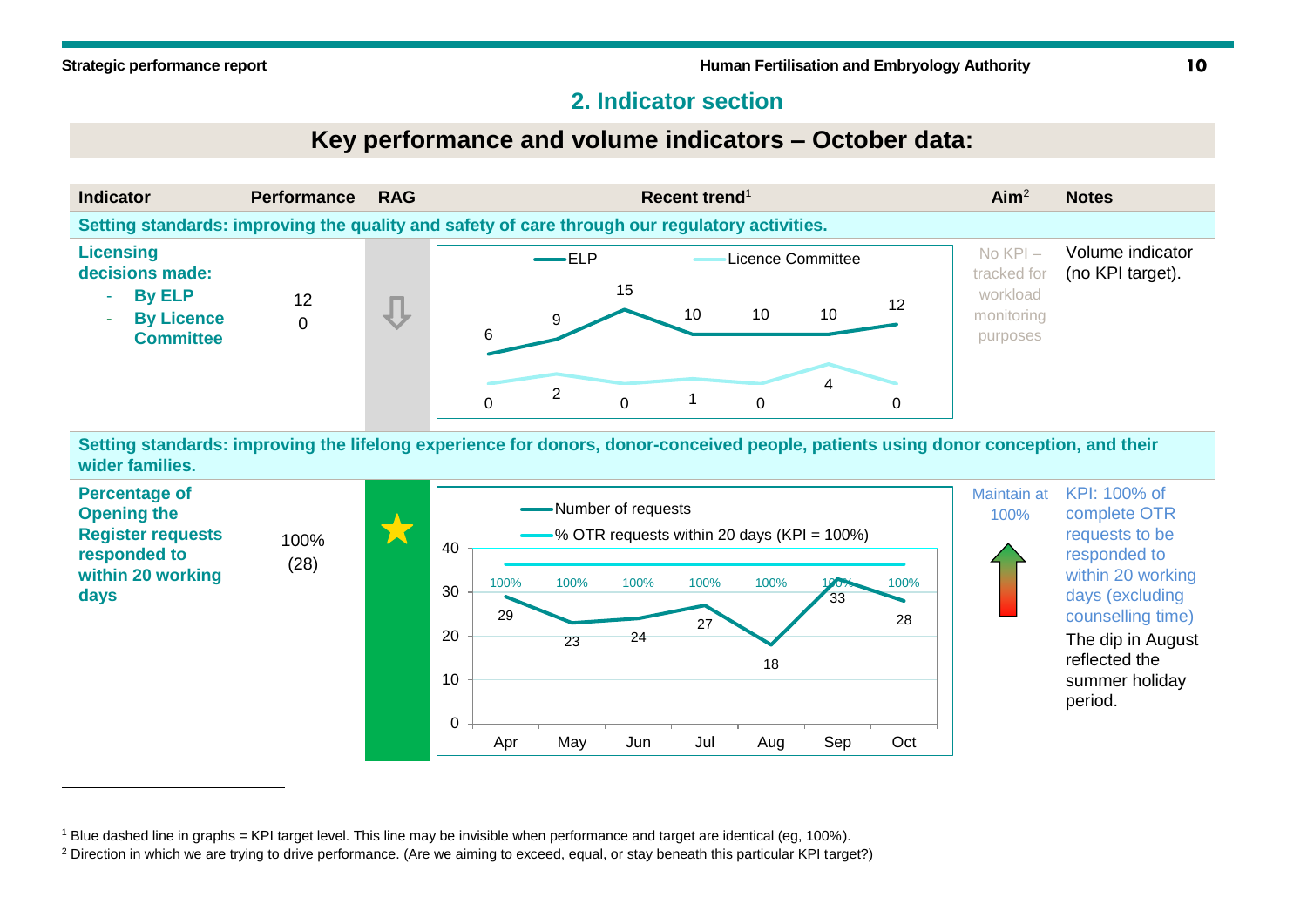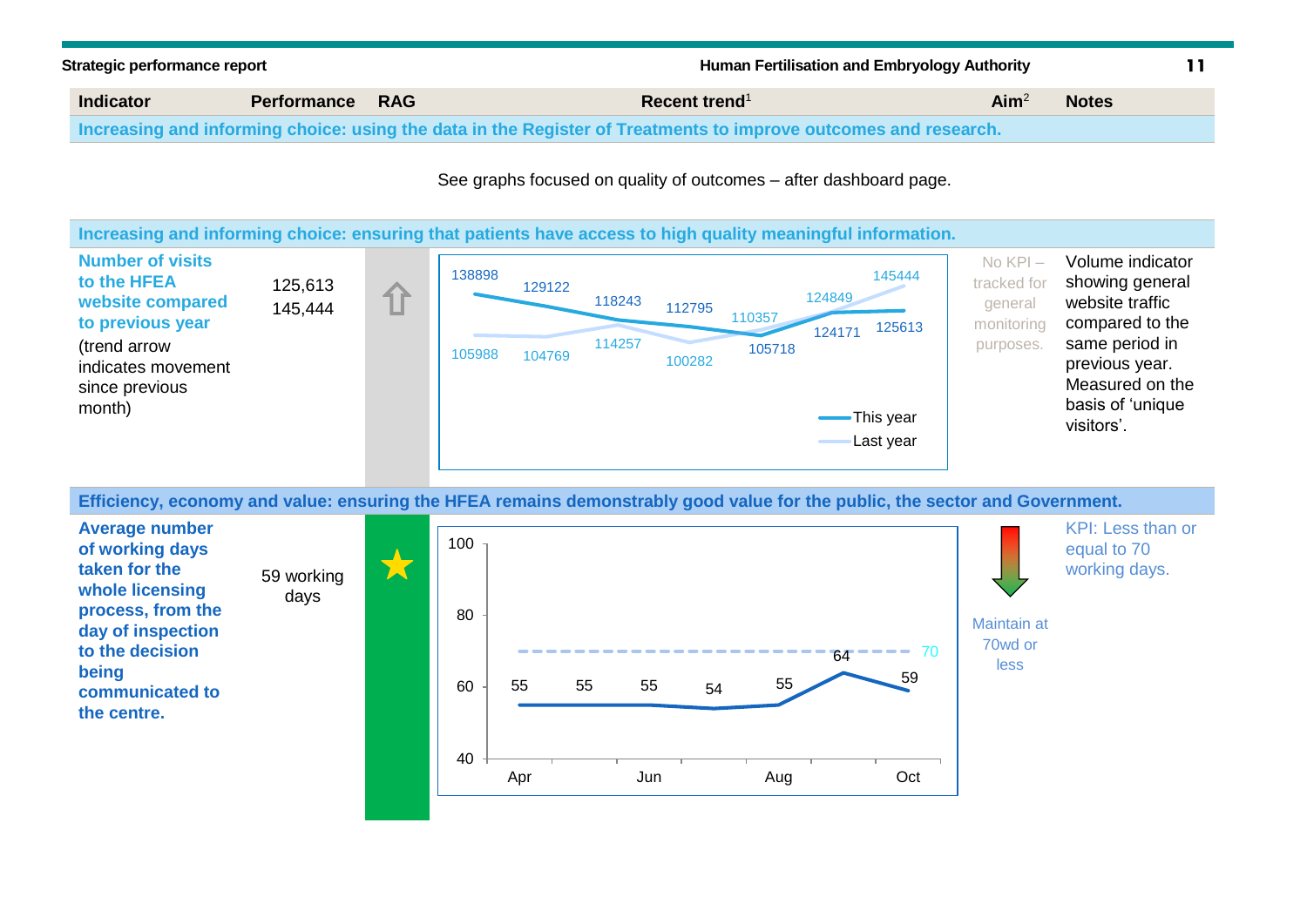### **Strategic performance report Human Fertilisation and Embryology Authority**

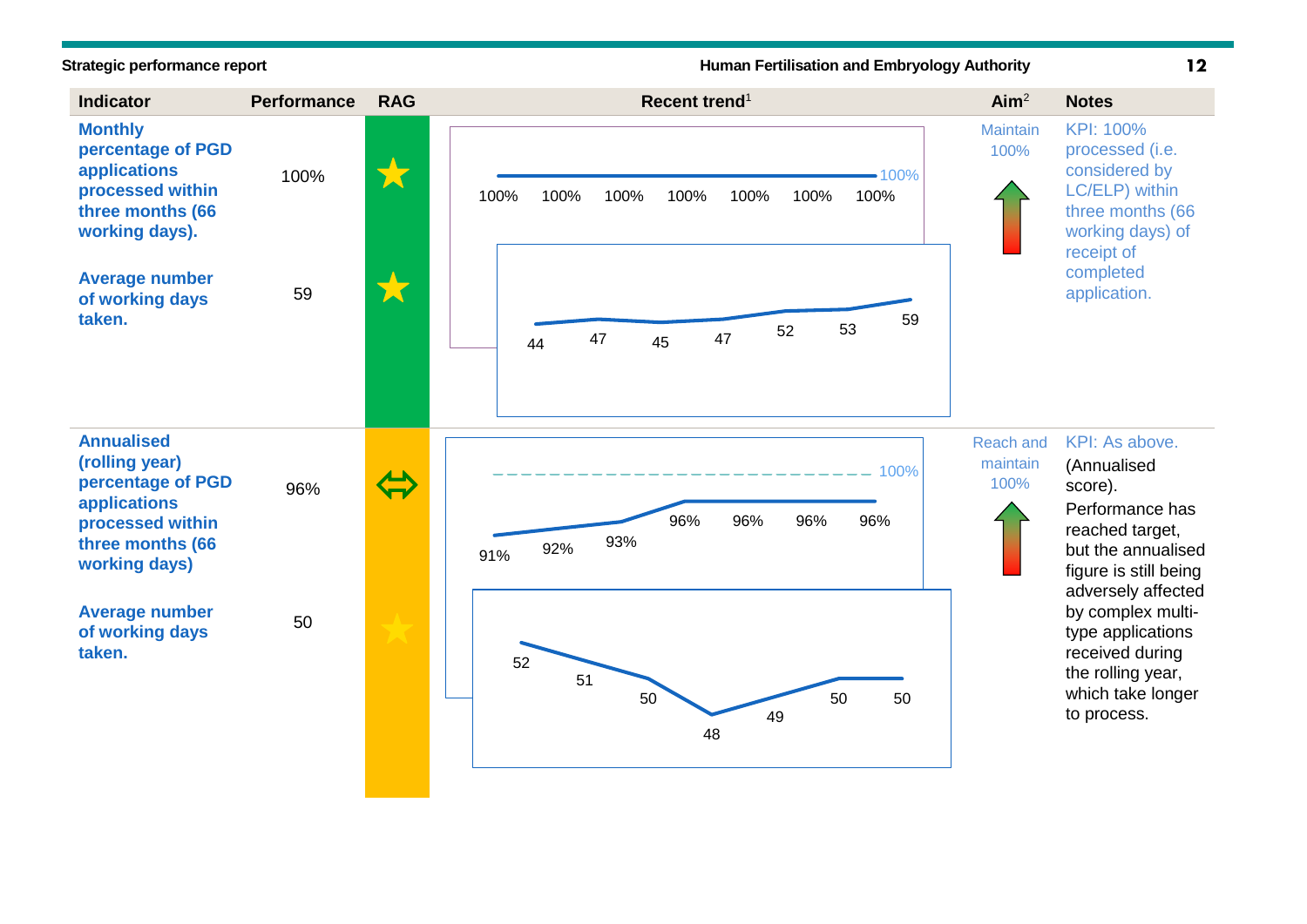**Strategic performance report Human Fertilisation and Embryology Authority**

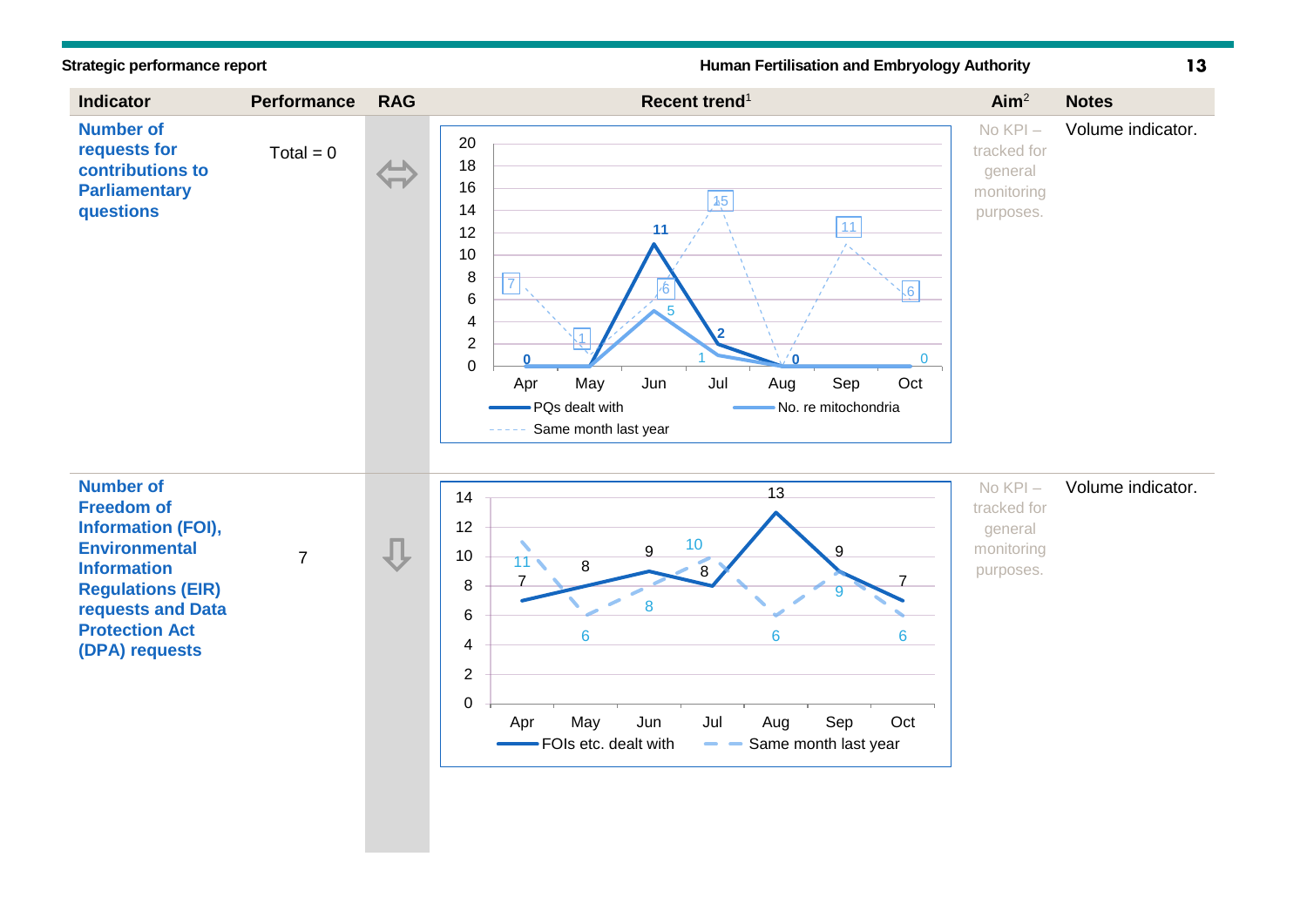**Strategic performance report Human Fertilisation and Embryology Authority**

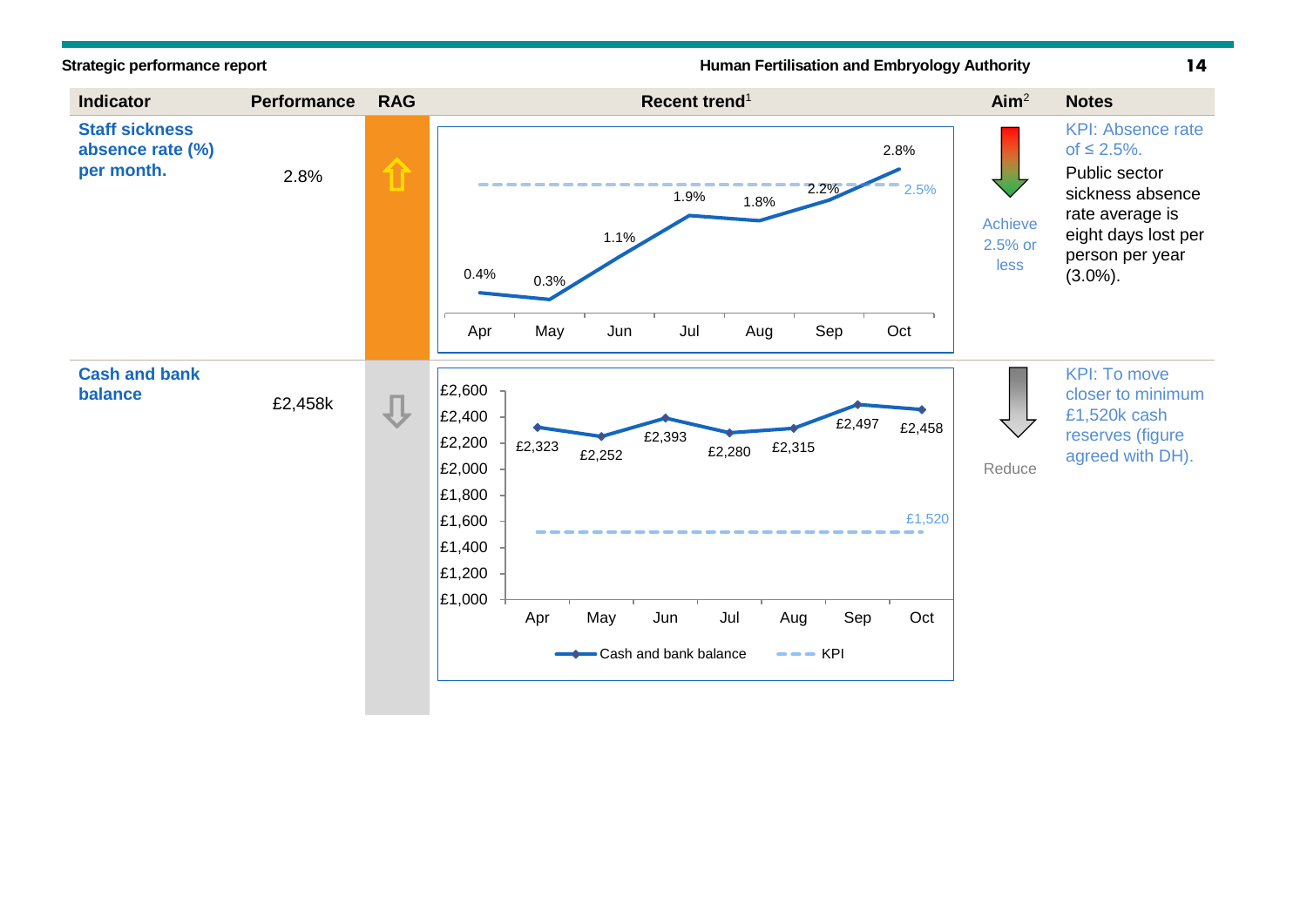| <b>Management</b> |  |
|-------------------|--|
| accounts:         |  |

October accounts:

| <b>Income &amp; Expenditure Account</b>                                       | <b>Oct-2015</b>           |                                  |                             |               |                    |                          |
|-------------------------------------------------------------------------------|---------------------------|----------------------------------|-----------------------------|---------------|--------------------|--------------------------|
| <b>Accounting Period</b><br><b>Cost Centre Name</b><br><b>Department Name</b> |                           |                                  |                             |               |                    |                          |
|                                                                               |                           | <b>Year to Date</b>              |                             |               | <b>Full Year</b>   |                          |
|                                                                               | Actual<br><b>YTD</b><br>£ | <b>Budget</b><br><b>YTD</b><br>£ | Variance<br><b>YTD</b><br>£ | Forecast<br>£ | <b>Budget</b><br>£ | Variance<br>£            |
| <b>Income</b>                                                                 |                           |                                  |                             |               |                    |                          |
| Grant-in-aid                                                                  | 560                       | 560                              |                             | 1,120         | 1,120              |                          |
| <b>Licence Fees</b>                                                           | 2,465                     | $2,487 -$                        | 22                          | 4,097         | $4,120 -$          | 23                       |
| Other Income                                                                  | 53                        | 4                                | 50                          | 56            | 6                  | 50                       |
| <b>Total Income</b>                                                           | 3,078                     | 3,050                            | 28                          | 5,273         | 5,246              | 27                       |
| <b>Revenue costs - Charged to Expenditure</b>                                 |                           |                                  |                             |               |                    |                          |
| <b>Salaries</b>                                                               | 2,125                     | $2,216 -$                        | 91                          | 3,712         | $3,807 -$          | 95                       |
| Other Staff costs                                                             | 134                       | 145 -                            | 11                          | 251           | 258 -              | 7                        |
| Authority/Committee costs                                                     | 90                        | $103 -$                          | 13                          | 162           | $166 -$            | 4                        |
| Other Compliance costs                                                        | 37                        | 23                               | 14                          | 58            | 39                 | 19                       |
| Other Strategy costs                                                          | 51                        | $105 -$                          | 54                          | 178           | 175                | 3                        |
| Facilities costs incl non-cash                                                | 198                       | 209 -                            | 11                          | 341           | $355 -$            | 14                       |
| IT costs costs                                                                | 52                        | $62 -$                           | 10                          | 106           | 106                | L.                       |
| Legal costs                                                                   | 138                       | $277 -$                          | 139                         | 257           | 340 -              | 83                       |
| <b>Professional Fees</b>                                                      | 49                        | 39                               | 11                          | 78            | 68                 | 10                       |
| <b>Total Revenue costs</b>                                                    | 2,873                     | $3,178 -$                        | 305                         | 5,142         | $5,314 -$          | 172                      |
| Total Surplus/(Deficit) before Capital & Project costs                        | $205 -$                   | 128                              | 333                         | $130 -$       | 69                 | 199                      |
| Capital & Project - Reserves funded                                           |                           |                                  |                             |               |                    |                          |
| <b>IFQ</b>                                                                    | 358                       | 526 -                            | 167                         | 935           | 1,135              | 200<br>$\sim$            |
| <b>Donor Support</b>                                                          | 8                         | 9                                | 1<br>$\sim$                 | 20            | 20                 |                          |
| Other Capital costs                                                           |                           |                                  |                             | 100           | 100                | $\overline{\phantom{a}}$ |
| <b>TOTAL NET ACTIVITY</b>                                                     | 366                       | $535 -$                          | 168                         | 1,055         | 1,255              | 200<br>$\sim$            |
|                                                                               |                           |                                  |                             |               |                    |                          |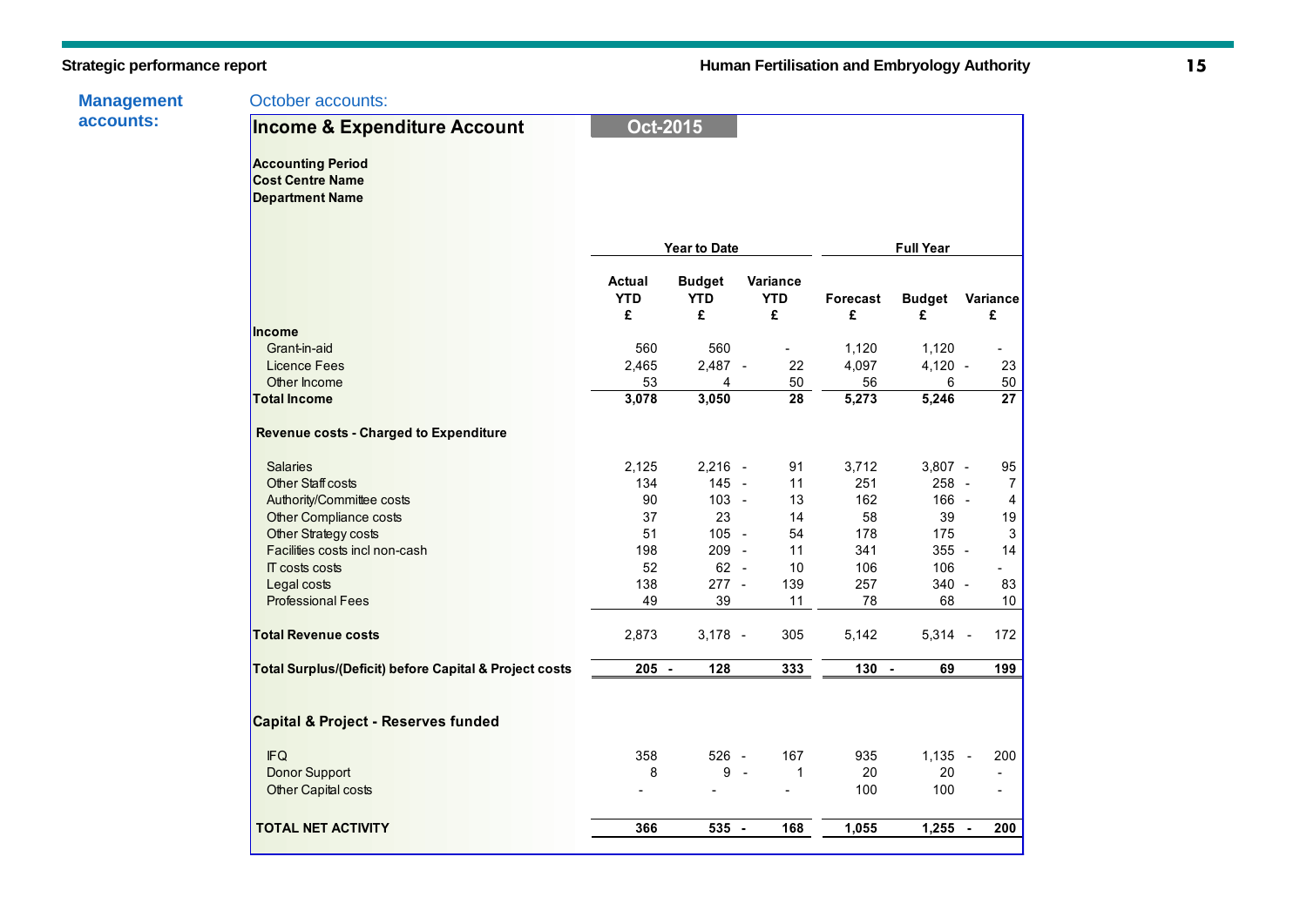### **Commentary: Summarised management accounts October 2015 – commentary**

### **Income**

Treatment fee income improved slightly up to the end of October with the shortfall now approximately 1% less than expected. We continue to keep a close eye on this. The forecast income reflects the earlier shortfall on treatment fees and the unbudgeted legal award made.

### **Expenditure**

Year to date expenditure is almost 10% below budget at the end of October. Legal costs continue to be less than expected at this point in the year and the salary budget is underspent, due to vacancies.

A detailed review of the likely spending for the remainder of the year was conducted after the end of quarter two and the forecast reflects the current expectation. A further review will be conducted in January (post Q3). Before spend on IfQ, we are forecasting overall expenditure to be 3% lower than what we have budgeted.

### **IfQ and Other Project costs**

The pace of spend increased slightly in October (cumulative spend now at £358k compared to budget of £526k) with the year to date underspend reducing to 32%. Likely expenditure for the rest of the year has been reviewed and re-profiled. We expect that £200k (18%) of the total £1,135k will now be spent in 2016/17. We have informed the DH of this development.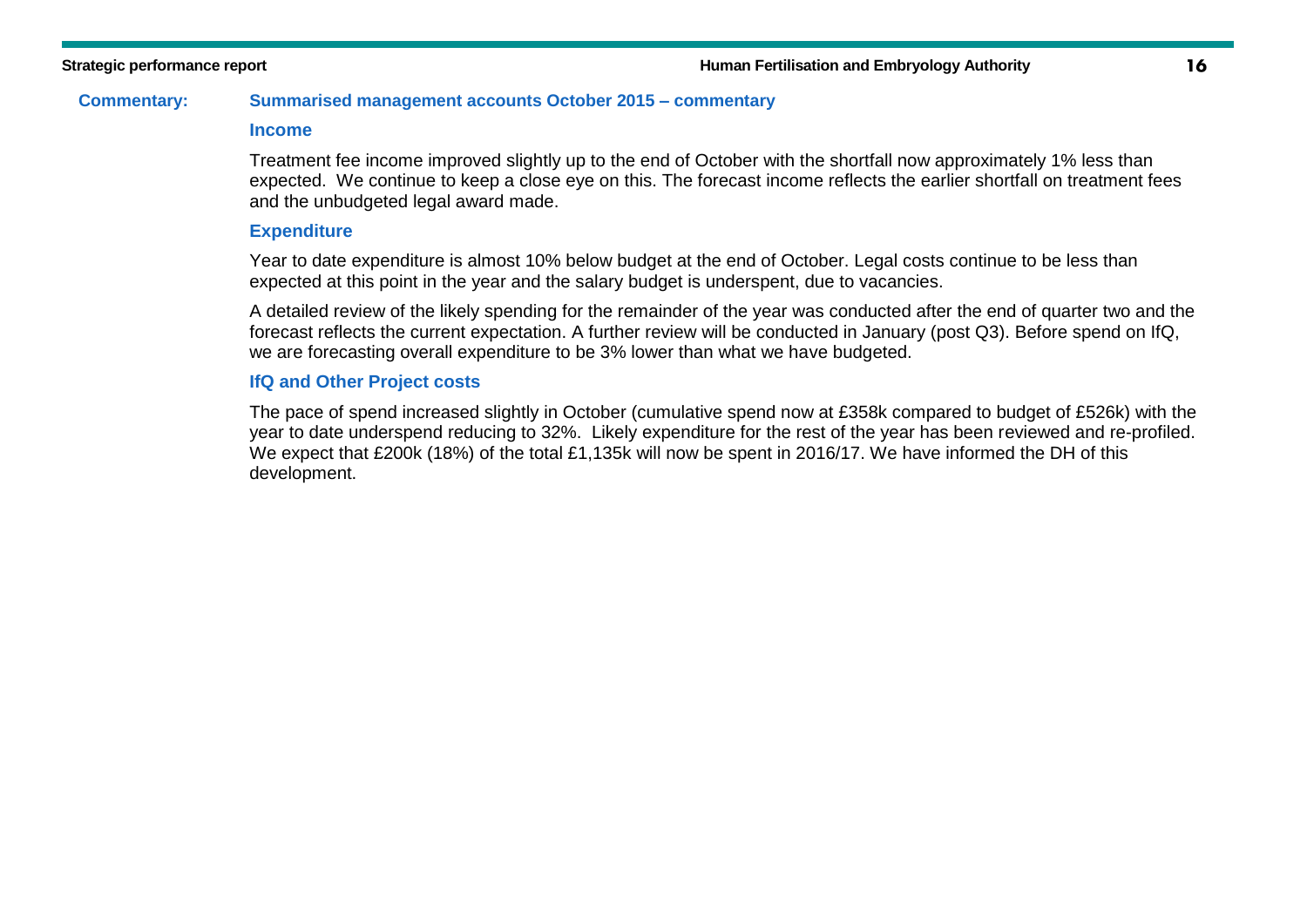# **IfQ indicators: October update**

| Frequency /<br>trigger point                                      | <b>Metric</b>                                                                                                                                    | <b>Purpose</b>                               | Latest status:                                                                                                                                                                                                                                                                                                                                                                                                                                                                                                                                                                                                                                   |  |  |  |  |
|-------------------------------------------------------------------|--------------------------------------------------------------------------------------------------------------------------------------------------|----------------------------------------------|--------------------------------------------------------------------------------------------------------------------------------------------------------------------------------------------------------------------------------------------------------------------------------------------------------------------------------------------------------------------------------------------------------------------------------------------------------------------------------------------------------------------------------------------------------------------------------------------------------------------------------------------------|--|--|--|--|
| At programme<br>set-up / major<br>reorganisation /<br>new tranche | <b>MSP</b> health<br>check overall<br>score achieved /<br>maximum score<br>as a %                                                                | Is the<br>programme set<br>up to deliver?    | October: The annual health check is scheduled to be commenced in December.                                                                                                                                                                                                                                                                                                                                                                                                                                                                                                                                                                       |  |  |  |  |
| Monthly                                                           | Timescales:<br>burndown chart<br>showing<br>remaining<br>estimate of<br>work.                                                                    | Is there scope<br>creep/over-<br>run?        | <b>October:</b> Throughout October the team has continued to refine the way that sprint progress is<br>monitored and recorded using TFS online throughout Alpha. The team is on-track to provide<br>meaningful data from Beta phase.                                                                                                                                                                                                                                                                                                                                                                                                             |  |  |  |  |
| Monthly                                                           | Resource<br>usage: The total<br>number of days<br>Reading Room<br>are contracted<br>to provide, vs<br>the number of<br>days consumed<br>to date. | To monitor the<br>rate of resource<br>usage. | October: Resource usage figures have been provided to the end of Alpha, with those figures<br>considered by the IfQ Programme Board. Measures are being put in place to ensure monthly<br>reporting figures are produced by Reading Room in a timely manner and validated at the Project<br>Board level.<br>- Available days pro-rata<br>Cumulative days consumed<br>Linear (Cumulative days consumed)<br>300<br>245.0<br>250<br>214.4<br>183.8<br>200<br>153.1<br>122.5<br>150<br>91.9<br>100<br>126.9<br>61.3<br>97.8<br>50<br>75.6<br>54.6<br>$\mathbf 0$<br>Sprint 1<br>Sprint 2<br>Sprint 3<br>Sprint 4<br>Sprint 5<br>Sprint 6<br>Sprint 7 |  |  |  |  |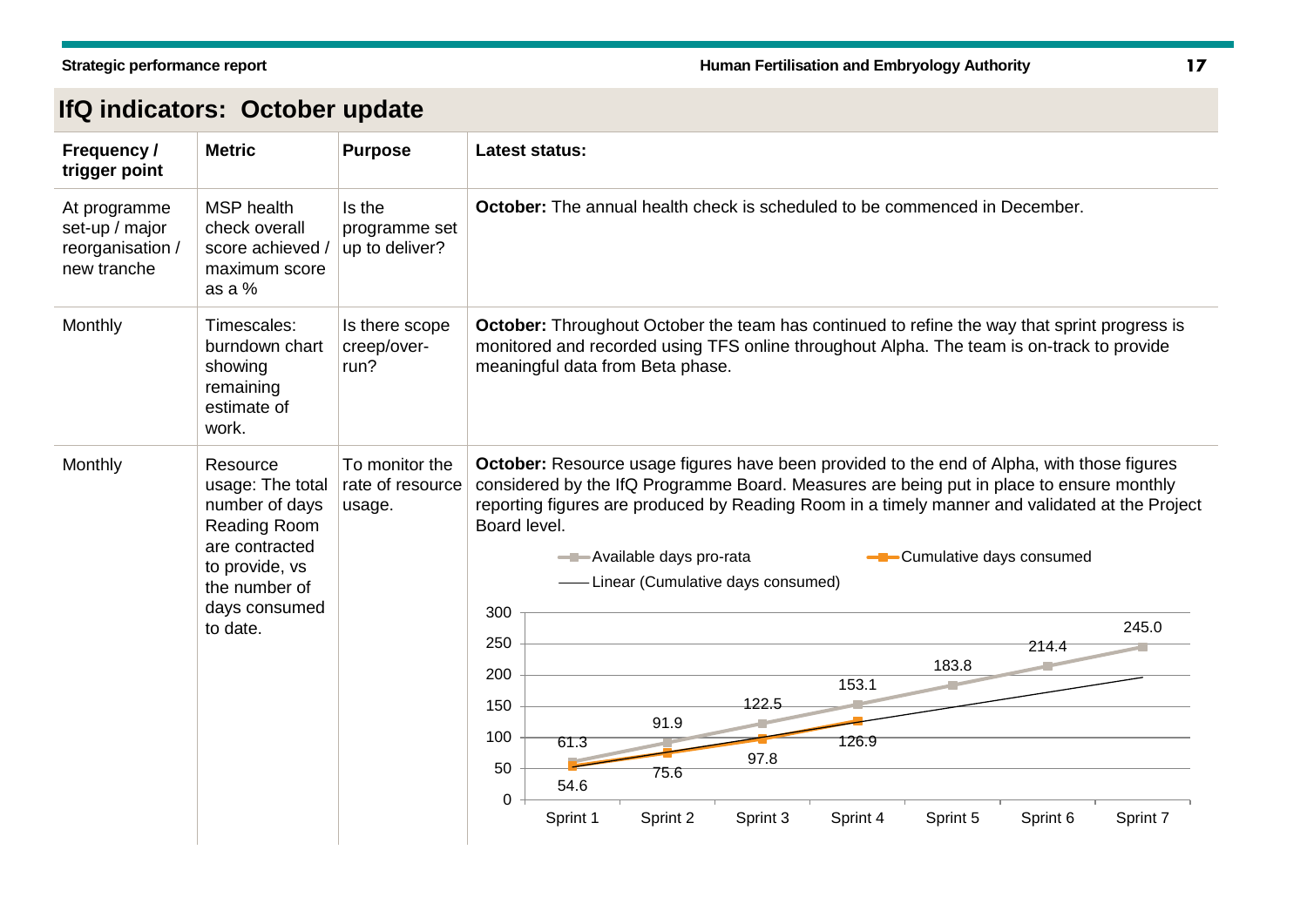| IfQ indicators: October update |  |  |
|--------------------------------|--|--|
|--------------------------------|--|--|

| Frequency /<br>trigger point                                                              | <b>Metric</b>                                          | <b>Purpose</b>                                                                                                                                                                                                                                                                                                                                                | <b>Latest status:</b>               |          |               |        |        |               |                                                                                                 |  |
|-------------------------------------------------------------------------------------------|--------------------------------------------------------|---------------------------------------------------------------------------------------------------------------------------------------------------------------------------------------------------------------------------------------------------------------------------------------------------------------------------------------------------------------|-------------------------------------|----------|---------------|--------|--------|---------------|-------------------------------------------------------------------------------------------------|--|
| Monthly<br>Cost: earned<br>value (%<br>complete *<br>estimated<br>spend at<br>completion) | Is the spend in<br>line with<br>milestone<br>delivery? | There are four things we can attribute value to: websites and CaFC; Clinic Portal; the Register<br>the value of the 1.8M programme cost at completion has been attributed to each project.                                                                                                                                                                    |                                     |          |               |        |        |               | and internal systems; defined dataset, discovery, stakeholder engagement etc. Currently, 25% of |  |
|                                                                                           |                                                        | <b>October:</b> Earned value continued to increase well through October in line with the development<br>of design prototypes for Website/CaFC and Clinic Portal. In addition, foundational work in the<br>internal systems and data migration processes was completed, with continued progress at a<br>whole-of programme level expected throughout November. |                                     |          |               |        |        |               |                                                                                                 |  |
|                                                                                           |                                                        | <b>Earned value</b>                                                                                                                                                                                                                                                                                                                                           |                                     |          |               |        |        |               |                                                                                                 |  |
|                                                                                           |                                                        | Project                                                                                                                                                                                                                                                                                                                                                       | <b>May-15</b>                       | $Jun-15$ | <b>Jul-15</b> | Aug-15 | Sep-15 | <b>Oct-15</b> |                                                                                                 |  |
|                                                                                           |                                                        |                                                                                                                                                                                                                                                                                                                                                               | Websites and<br>CaFC                | 10%      | 12%           | 15%    | 15%    | 17%           | 20%                                                                                             |  |
|                                                                                           |                                                        |                                                                                                                                                                                                                                                                                                                                                               | <b>Clinic Portal</b>                | 10%      | 12%           | 15%    | 15%    | 17%           | 20%                                                                                             |  |
|                                                                                           |                                                        |                                                                                                                                                                                                                                                                                                                                                               | Register and<br>internal<br>systems | 5%       | 7%            | 8%     | 10%    | 12%           | 15%                                                                                             |  |
|                                                                                           |                                                        |                                                                                                                                                                                                                                                                                                                                                               | <b>Discovery</b>                    | 100%     | 90%           | 95%    | 100%   | 100%          | 100%                                                                                            |  |
|                                                                                           |                                                        |                                                                                                                                                                                                                                                                                                                                                               | <b>IfQ Total</b><br>earned value    | 31%      | 30%           | 33%    | 35%    | 37%           | 39%                                                                                             |  |
|                                                                                           |                                                        |                                                                                                                                                                                                                                                                                                                                                               | % of spend to<br>date               | 38%      | 39%           | 43%    | 44%    | 45%           | 48%                                                                                             |  |
|                                                                                           |                                                        |                                                                                                                                                                                                                                                                                                                                                               |                                     |          |               |        |        |               |                                                                                                 |  |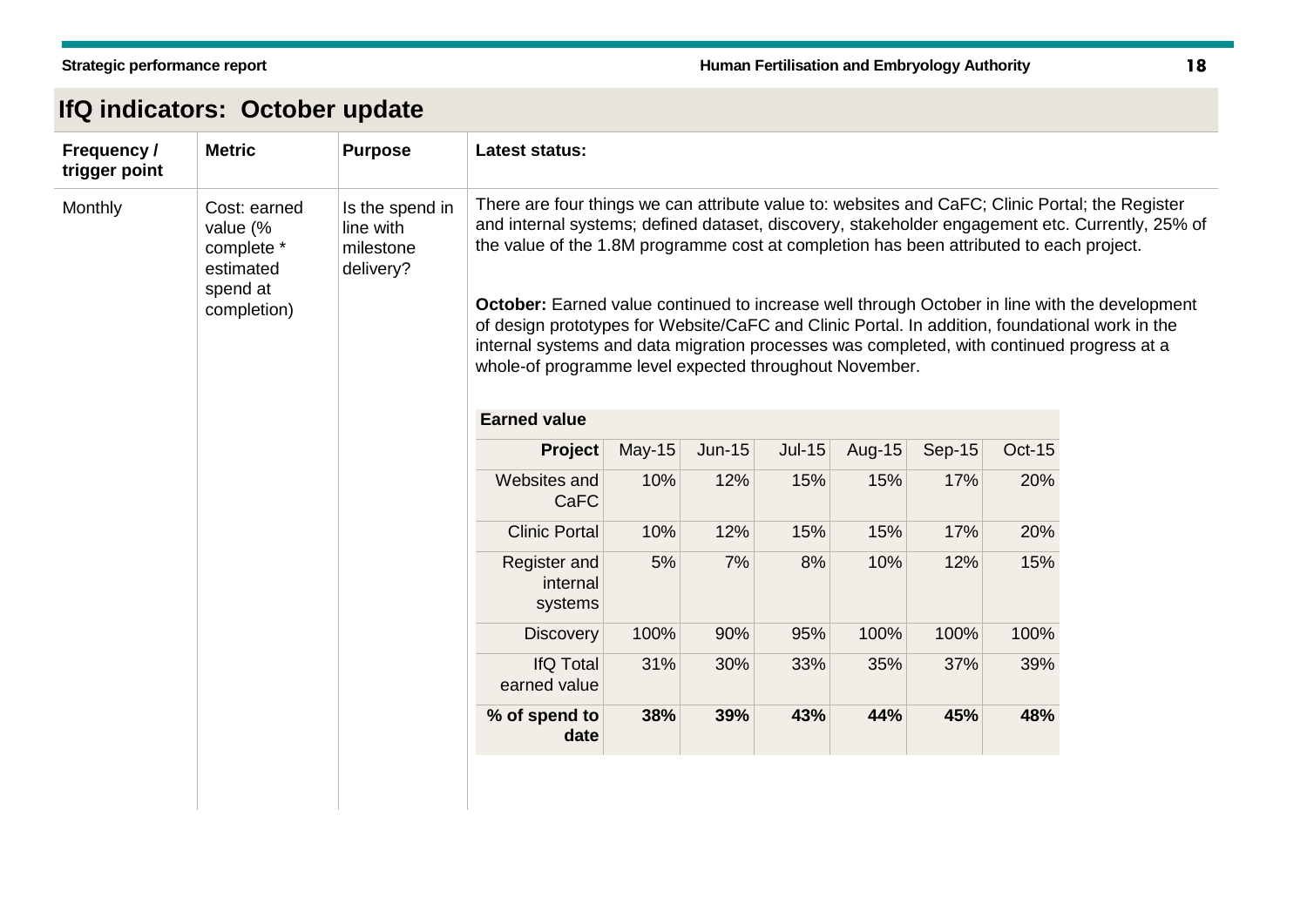# **IfQ indicators: October update**

| <b>Frequency /</b><br>trigger point                                                     | <b>Metric</b>                                                                              | <b>Purpose</b>                                                                                                             | <b>Latest status:</b>                                                                                                                                                                                        |               |                   |                |                         |                |                  |                  |                |
|-----------------------------------------------------------------------------------------|--------------------------------------------------------------------------------------------|----------------------------------------------------------------------------------------------------------------------------|--------------------------------------------------------------------------------------------------------------------------------------------------------------------------------------------------------------|---------------|-------------------|----------------|-------------------------|----------------|------------------|------------------|----------------|
| Monthly                                                                                 | Quality:<br>category A<br>requirements<br>dropped or<br>postponed<br>during this<br>period | Are key<br>requirements<br>being lost from<br>the programme<br>which could<br>trigger a<br>change in the<br>business case? | October: No key requirements lost.                                                                                                                                                                           |               |                   |                |                         |                |                  |                  |                |
| Monthly<br>Stakeholder<br>engagement:<br>combined<br>stakeholder<br>engagement<br>score |                                                                                            | Are we keeping<br>stakeholders<br>with us? Is it<br>getting better or                                                      | October: We have continued to hold the fortnightly show and tell sessions to keep staff up to<br>date. Internal and external stakeholders took part in the user testing for the website. CaFc and<br>portal. |               |                   |                |                         |                |                  |                  |                |
|                                                                                         |                                                                                            | worse?                                                                                                                     |                                                                                                                                                                                                              |               | June 16 - July 15 |                | <b>July 16 - Aug 15</b> |                | Aug 16 - Sept 15 | Sept 16 - Oct 15 |                |
|                                                                                         |                                                                                            |                                                                                                                            |                                                                                                                                                                                                              | Page<br>views | Unique            | Page<br>views  | Unique                  | Page<br>views  | Unique           | Page<br>views    | Unique         |
|                                                                                         |                                                                                            |                                                                                                                            | IfQ<br>Homepage                                                                                                                                                                                              | $\mathbf 0$   | $\mathbf{0}$      | 60             | 27                      | 45             | 20               | 30               | 14             |
|                                                                                         |                                                                                            |                                                                                                                            | Juliet's Blog                                                                                                                                                                                                | 30            | 23                | 9              | 9                       | 11             | 10               | 3                | 3              |
|                                                                                         |                                                                                            |                                                                                                                            | IfQ Blog 1                                                                                                                                                                                                   | $\mathbf 0$   | $\mathbf 0$       | 22             | $\overline{7}$          | 6              | 5                | $\overline{7}$   | 5              |
|                                                                                         |                                                                                            |                                                                                                                            | IfQ Blog 2                                                                                                                                                                                                   | $\mathbf 0$   | $\mathbf 0$       | 5              | 3                       | $\overline{7}$ | $\overline{7}$   | 4                | 4              |
|                                                                                         |                                                                                            |                                                                                                                            | IfQ Blog 3                                                                                                                                                                                                   | $\mathbf 0$   | $\mathbf 0$       | $\pmb{0}$      | 0                       | 10             | 10               | 4                | $\overline{2}$ |
|                                                                                         |                                                                                            |                                                                                                                            | IfQ Blog 4                                                                                                                                                                                                   | $\pmb{0}$     | $\mathbf 0$       | $\pmb{0}$      | 0                       | 10             | $\overline{7}$   | 8                | 5              |
|                                                                                         |                                                                                            |                                                                                                                            | IfQ Blog 5                                                                                                                                                                                                   | $\pmb{0}$     | 0                 | $\pmb{0}$      | 0                       | 0              | 0                | 9                | $\overline{7}$ |
|                                                                                         |                                                                                            |                                                                                                                            | IfQ Blog 6                                                                                                                                                                                                   | $\pmb{0}$     | $\pmb{0}$         | $\overline{0}$ | 0                       | 0              | $\boldsymbol{0}$ | 4                | 3              |
|                                                                                         |                                                                                            | IfQ<br>Glossary                                                                                                            | $\pmb{0}$                                                                                                                                                                                                    | 0             | $\overline{0}$    | $\overline{0}$ | 0                       | $\mathbf{O}$   | 10               | 6                |                |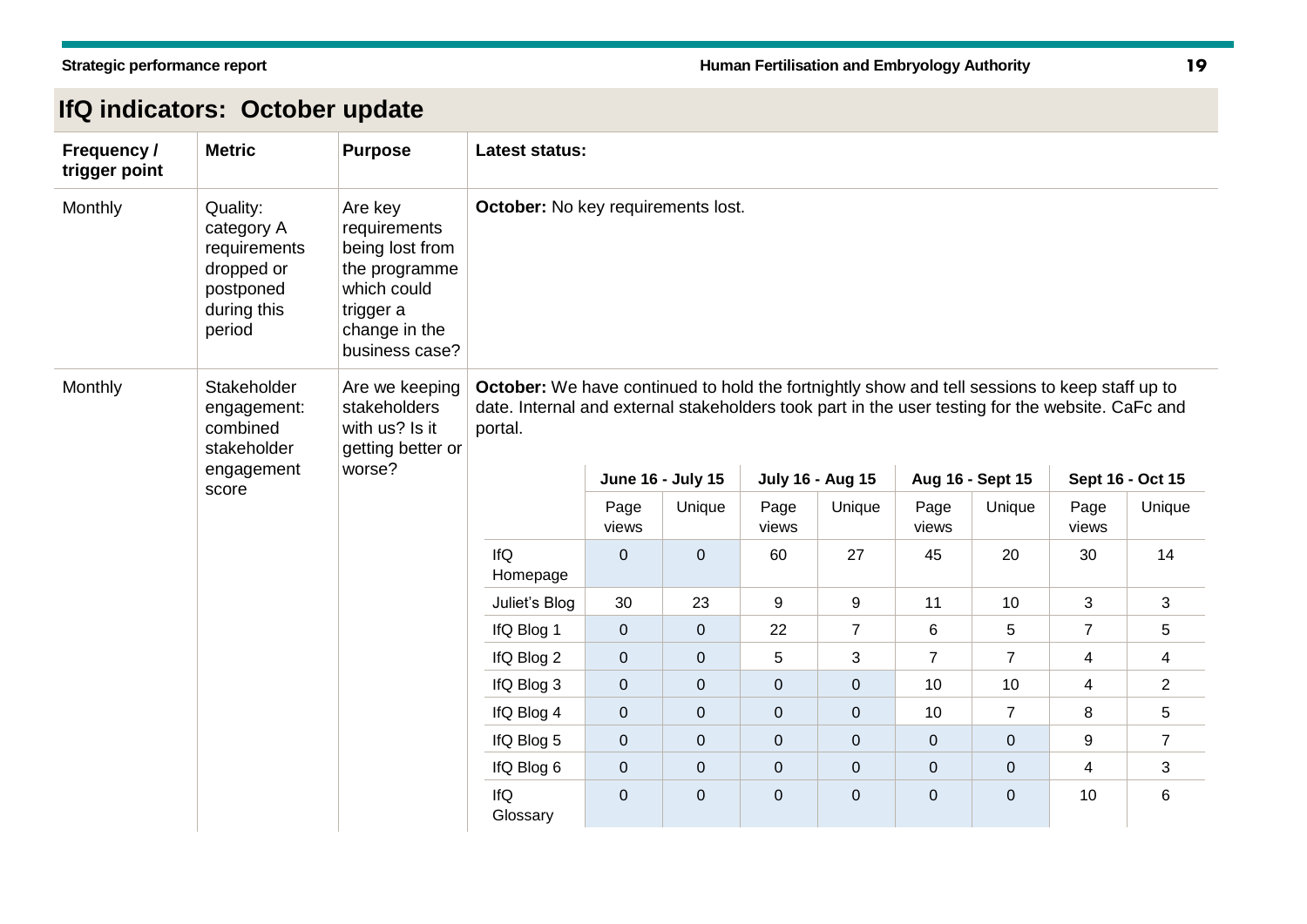# **IfQ indicators: October update**

| <b>Frequency /</b><br>trigger point | <b>Metric</b>                                | <b>Purpose</b>                                                                                       | <b>Latest status:</b>                                                                                                                                                                                                                                                                                                                                                                                                                                                                                                                                                                                                                                                                                                                                                                                                                                                                                                                                                                                                                                                                                                                                                                                                                                                                                                                                                                                                                                                                                             |
|-------------------------------------|----------------------------------------------|------------------------------------------------------------------------------------------------------|-------------------------------------------------------------------------------------------------------------------------------------------------------------------------------------------------------------------------------------------------------------------------------------------------------------------------------------------------------------------------------------------------------------------------------------------------------------------------------------------------------------------------------------------------------------------------------------------------------------------------------------------------------------------------------------------------------------------------------------------------------------------------------------------------------------------------------------------------------------------------------------------------------------------------------------------------------------------------------------------------------------------------------------------------------------------------------------------------------------------------------------------------------------------------------------------------------------------------------------------------------------------------------------------------------------------------------------------------------------------------------------------------------------------------------------------------------------------------------------------------------------------|
| Monthly                             | Risks: sum of<br>risk scores (L x<br>$\vert$ | Is overall risk<br>getting worse<br>or better<br>(could identify<br>death by a<br>thousand<br>cuts)? | <b>October:</b> Key areas of risk for the Programme remain stable from September. These remain<br>centered on data migration work, in particular regarding decisions about timing for cleansing and<br>migrating 'must' and 'should' data, and striking an appropriate balance with achieving sufficient<br>quality. These risks are being proactively managed, with IfQ Programme Board reviewing the<br>details of the work in August, and deciding appropriate resourcing and timing parameters for the<br>work in September.<br>A second key area of risk for the IfQ programme has been determining the delivery and<br>resourcing plan to support the required internal systems work. A key milestone for addressing<br>this area of risk was achieved in September, through finalising the IfQ programme plan.<br>The overall risk score for the IfQ Programme has increased again, relating primarily to the risk of<br>delayed beta commencement having impacts on key milestones and programme budget. This<br>risk is being managed by IfQ Programme Board, who have agreed to progress to Beta phase at<br>risk in anticipation of expected GDS approval following the already achieved DH approval<br>process.<br>250<br>206<br>198<br>188<br>182<br>181<br>200<br>166<br>154<br>144<br>150<br>100<br>44<br>38<br>35<br>32<br>50<br>$\mathbf 0$<br>Apr-15<br>$May-15$<br><b>Jun-15</b><br><b>Jul-15</b><br>Sep-15<br><b>Nov-15</b><br>Aug-15<br>Oct-15<br>Inherent Risk Score<br>Residual Risk Score |
|                                     |                                              |                                                                                                      |                                                                                                                                                                                                                                                                                                                                                                                                                                                                                                                                                                                                                                                                                                                                                                                                                                                                                                                                                                                                                                                                                                                                                                                                                                                                                                                                                                                                                                                                                                                   |